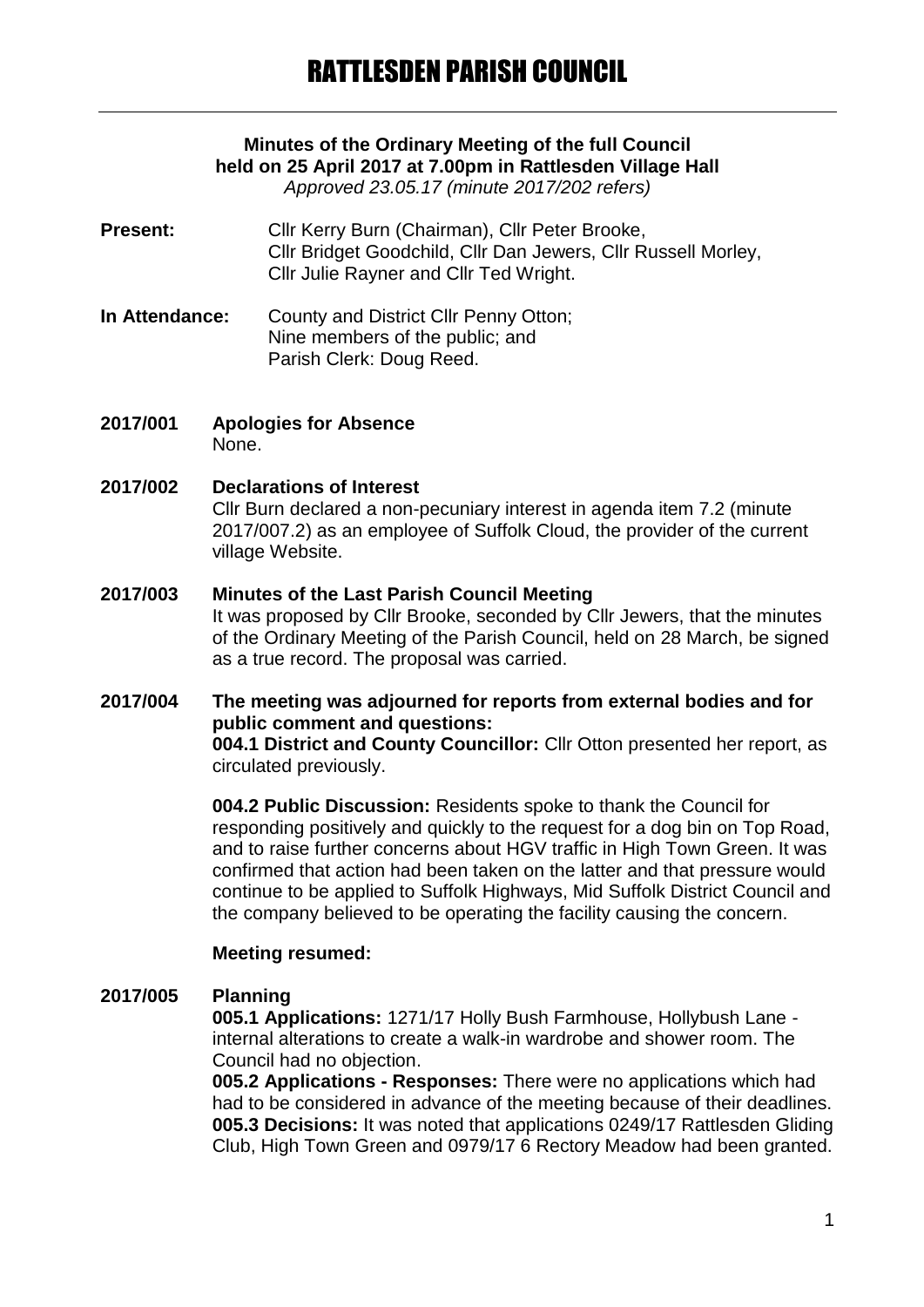# **2017/006 Council Governance**

**006.1 New Legislation, Codes or Regulatory Issues:** None. **006.2 Risk Register, Policies and Internal Controls:** There were no decisions or actions which impacted upon the Council risk register, policies or internal controls.

**006.3 Annual Return 2016-2017:** A review of the effectiveness of the Council governing arrangements and systems of internal control was carried out further to which it was resolved that the controls and systems in place were adequate and effective. Accordingly, it was proposed by Cllr Goodchild, seconded by Cllr Jewers, that Section 1 of the Annual Return ("Annual Governance Statement 2016/17 for Rattlesden Parish Council") be approved, completed and duly signed, as required, by the Chairman and Clerk. The proposal was carried.

**006.4 Asset Register:** Further to recent inspections, the updated Register of Council Assets was received. It was proposed by Cllr Morley, seconded by Cllr Rayner, that it be approved as a true record. The proposal was carried.

# **2017/007 Finance**

**007.1 Financial Report:** The report to 31 March was received, which included a full breakdown of budget variances for 2016-2017. It was noted that the TSB current account stood at £1,639.45 and the deposit account at £19,499.59. It was proposed by Cllr Rayner, seconded by Cllr Morley, that the reconciliation be approved and duly signed. The proposal was carried. **007.2 Payments and Income:** It was proposed by Cllr Rayner, seconded by Cllr Brooke, that the schedule of payments be approved. The proposal was carried. The schedule comprised the following:

- Litter-picker: salary (April) £144.98;
- Clerk: salary (April) £309.69;
- HMRC: PAYE (April) £77.20;
- Suffolk County Council: allotment rent £34.00;
- Glasdon UK Ltd: dog bin £86.52 + £17.30 VAT;
- Rattlesden Parochial Church Council: contribution towards the printing costs of "Revelations" - £50.00 (Section 137 expenditure);
- Suffolkbiz (Suffolk Cloud): Website hosting £100.00;
- ◆ Rattlesden Village Hall Committee: village hall hire £22.50;
- Mr David Peachey: materials for and installation of dog bin £54.17; and
- Mr Roger Heard: 447th Bomber Group Memorial grass-cutting £56.25 (Section 137 expenditure).

Income received was duly noted as follows:

- TSB: business (deposit) account interest (April) £0.85;
- Mid Suffolk District Council: precept (part 1) £5,023.00; and
- ◆ Hanchets: Cemetery fees £150.00.

**007.3 Budget 2017-2018:** It was proposed by Cllr Rayner, seconded by Cllr Brooke, that the budget for 2017-2018, updated to reflect money carried forward from 2016-2017 and further known costs, be approved. The proposal was carried.